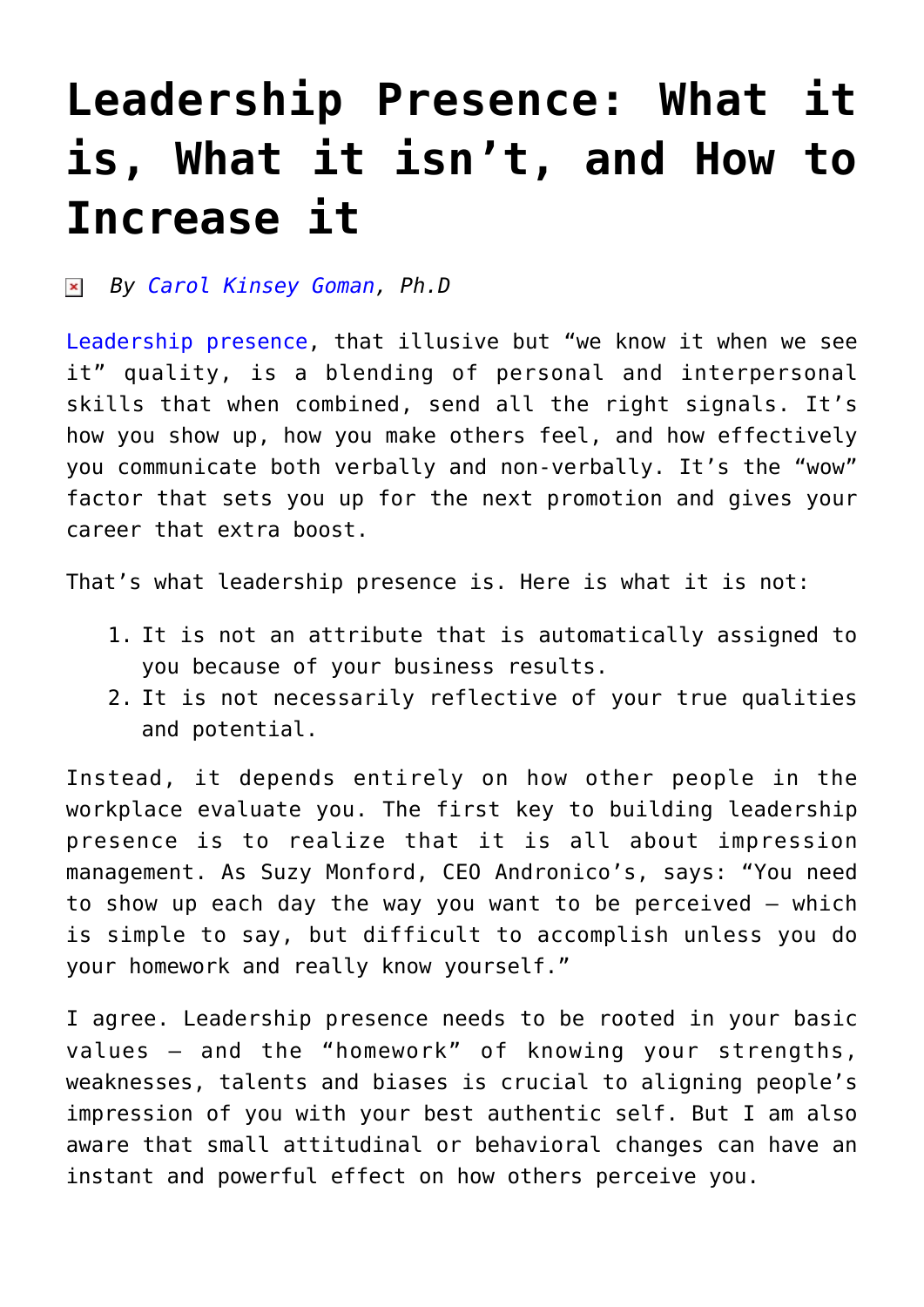As a leader (or a potential leader) you are constantly being evaluated on how well you display confidence, composure, credibility, connection, and charisma. Here are five simple strategies that can influence people's impression of you and instantly increase your leadership presence:

**1) Power up your confidence by priming your brain.**



Self-confidence is the personality trait most responsible for an individual being seen as having leadership presence. In ["The Confidence Effect: Every Woman's Guide to the Attitude](https://www.amazon.com/Confidence-Effect-Attitude-Attracts-Success/dp/0814436412/ref=sr_1_1?ie=UTF8&qid=1441313919&sr=8-1&keywords=grace+killelea) [that Attracts Success,"](https://www.amazon.com/Confidence-Effect-Attitude-Attracts-Success/dp/0814436412/ref=sr_1_1?ie=UTF8&qid=1441313919&sr=8-1&keywords=grace+killelea) author Grace Killelea sees the lack of confidence in business women as a major obstacle to their career progression: "While men are prone to overestimate their abilities, all too often women sell themselves short and needlessly languish in marginalized careers. Realizing a high level of achievement requires women to speak out, take risks and assume leadership positions with perceptible selfassurance, but too many otherwise qualified women are not living up to their full potential. Aspiring women must become more inherently confident with the kind of authenticity that will get them noticed and take their careers to new heights."

Confident people (male and female) attract followers by being self-motivated, assured, and willing to take risks. But even the most confident people may suffer a crisis of self-doubt,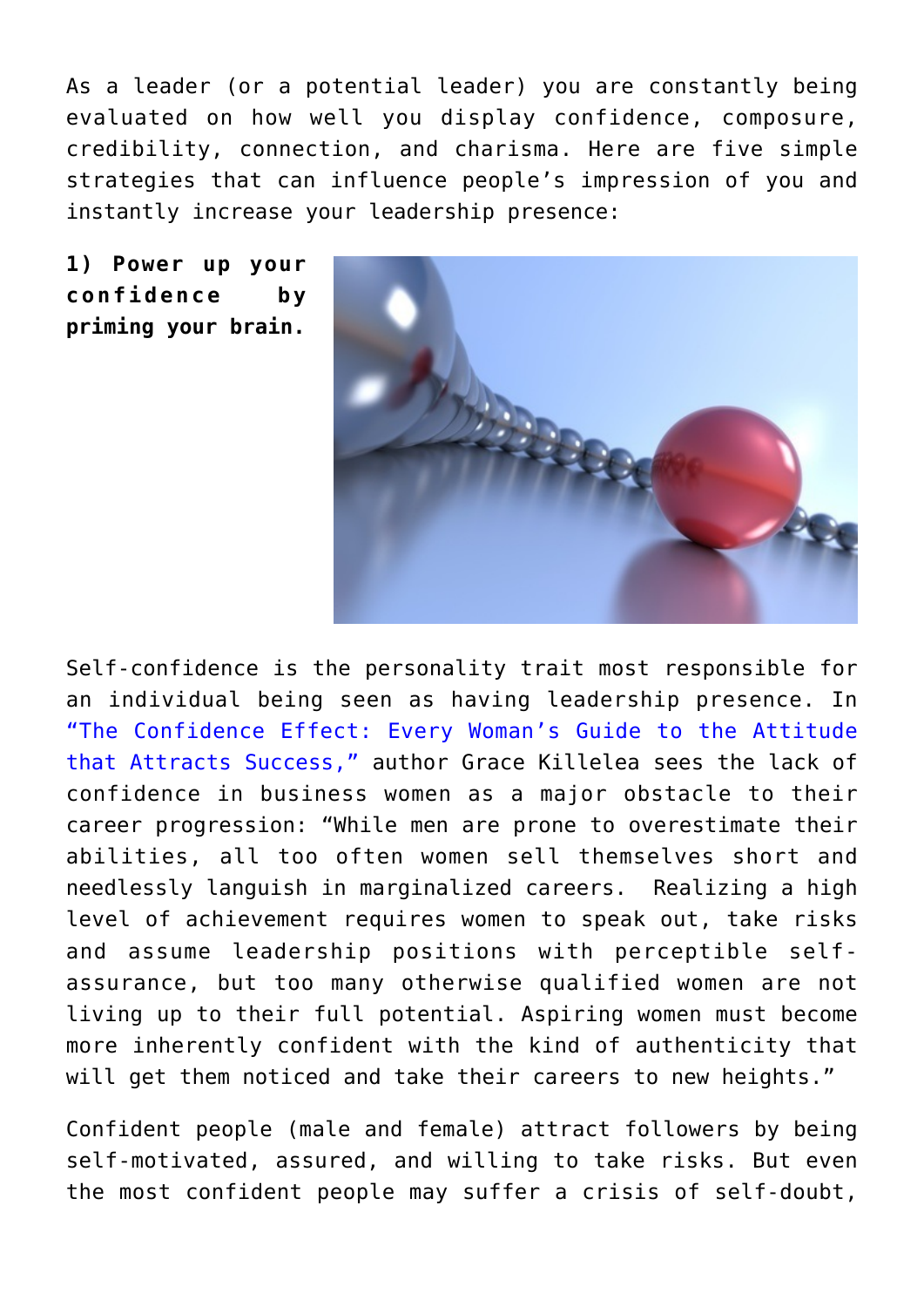and that's where having a personal strategy becomes crucial.

One key to displaying confidence is to change your physical posture by standing straight, holding your head up and pulling your shoulders back — or even holding a "Superman" or "Wonder Woman" pose for two minutes to elevate your testosterone (the power hormone) level.

But another, equally effective strategy, is to prime your brain for higher confidence by recalling a time when you had power over another person or performed a task extremely well. Focus on what happened, how you felt, and what that experience was like. This doesn't have to be a business-related event. It's the emotional memory you are tapping into. Research shows that even thinking about a time when you felt physically attractive can increase your level of confidence.

### **2) Retain your composure with this mantra.**

On the popular U.S. television show Shark Tank, entrepreneurs pitch their companies/products/ideas to a panel of potential investors. One of those investors, Barbara Corcoran, describes how the contestants have to stand in front of the "sharks" for a full five minutes without saying a word as studio lighting is adjusted. Corcoran says, "When I watch someone who's under tremendous pressure, that is a great test. Even before they open their mouth I know who I'm out on. I just sort of come up with a reason 'why' that I can say on camera. But the truth is I know when I'm out fight away because the guy takes his hands out of his pockets, then he's shifting, he's no longer making eye contact, he's sweating bullets, his knees are jiggling. I mean is this a guy I'm going to give my money to?"

You may never be a contestant on Shark Tank, but in any job interview, sales presentation or important business conversation, your emotions (and subsequently your performance) can get high-jacked by high levels of stress.

John Sudol, author of "[Acting: Face to Face,"](https://www.amazon.com/Acting-Face-Understanding-Communicates-Language/dp/1490561196/ref=sr_1_1?s=books&ie=UTF8&qid=1452817290&sr=1-1&keywords=acting+face+to+face) coaches actors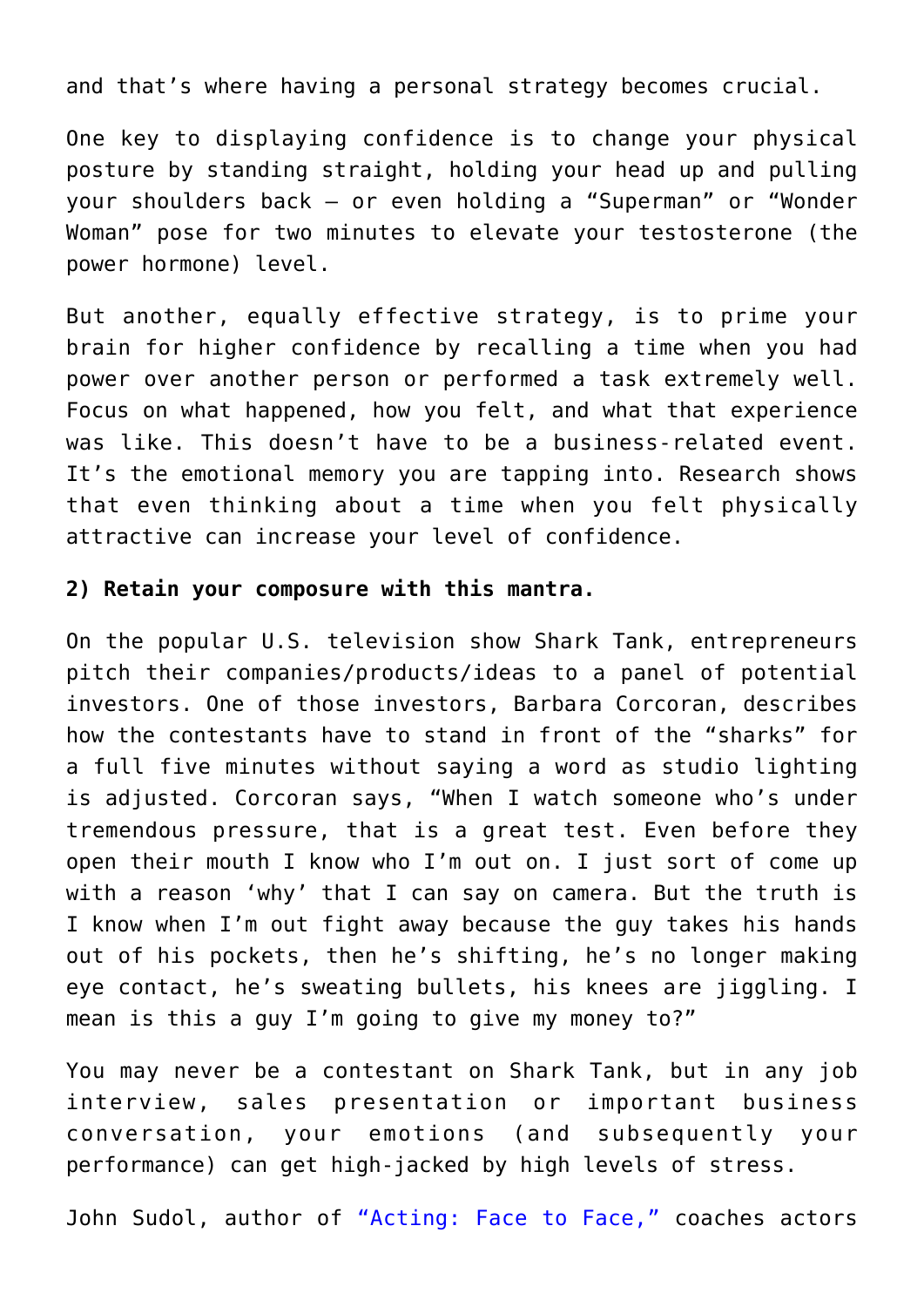on how to prepare for an audition, and he offers an interesting insight that applies equally well to business professionals: "One of the things that can throw you off a well-prepared game plan might surprise you. It's the snap judgments you make about what you read on the interviewer's face. In an audition, that automatic judgment can provoke a variety of unwanted feelings and thoughts, such as anxiety, self-doubt, and insecurity. If enough stress is produced it can trigger a limbic response and put you into a freeze-fightor-flee state.

But when we view someone's face from a place of inner security, we know that what's on their face is about them, so I've adopted the mantra *What's on their face is not about me!* These words have saved me numerous of times when speaking in large rooms looking out and seeing facial billboards flashing judgment, criticism, boredom, doubt, suspicion. Most often, and ironically, those are the very same people who will approach me after the lecture to thank me for my work and their favorable experience in the audience that day!"

#### **3) Gain credibility by saying the word because.**

Credibility is all about how you communicate. It's about body language that's aligned with your verbal message and it's about being truthful, diplomatic, empathetic, succinct, and decisive. But certain words and phrases have almost magical powers to instantly increase your credibility. The word because is one of them.

[A study at Harvard](https://www.psychologytoday.com/blog/brain-wise/201310/the-power-the-word-because-get-people-do-stuff), asked people to break into a line of strangers waiting to make photocopies. When asked simply if they could use the photocopier ("Excuse me, I have 5 pages. May I use the machine?"), research subjects were successful 60% of the time. However, when a reason beginning with the word because was added ("May I use the photocopier because I'm in a rush"), the request gained instant credibility, and compliance skyrocketed to 94%.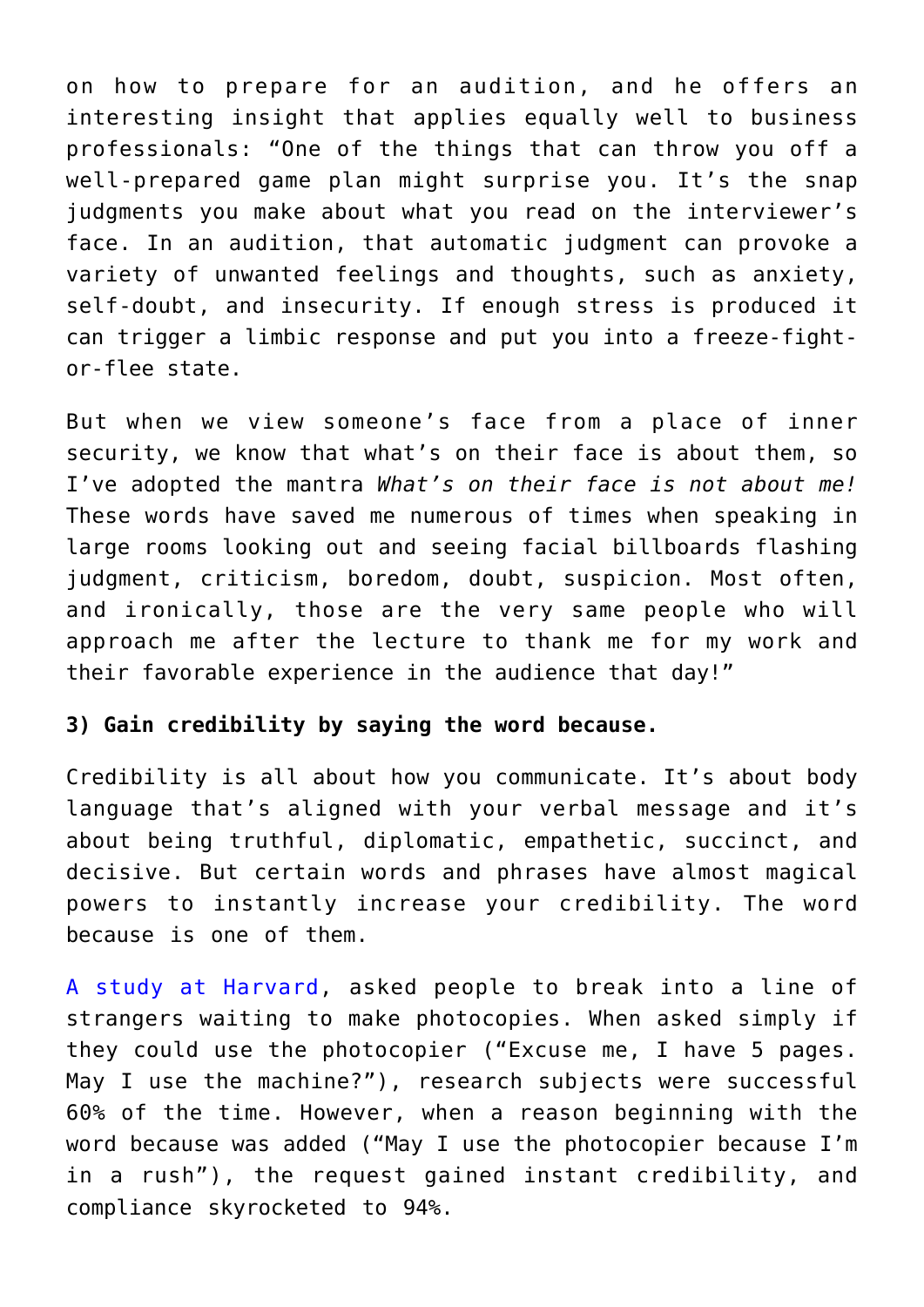What's more amazing, it didn't seem to matter what the given reason was ("May I use the photocopier because I need to make copies"), compliance remained at about the same level, 93%.

## **4) Connect more powerfully by changing your focus.**

Capital is defined as "accumulated wealth, especially as used to produce more wealth." Social capital is the wealth or benefit that exists because of your social relationships. I think of social capital as the value created by your connection to others. There is no more valuable commodity in today's business environment, and no more valuable use of your time than to build your professional network, within and external to your organization.

Gayle Hallgren-Rezac and Judy Thomson, networking masters and the co-authors of ["WORK THE POND! Use the Power of Positive](https://www.amazon.com/Work-Power-Positive-Networking-Forward/dp/0735204020/ref=sr_1_1?s=books&ie=UTF8&qid=1452817466&sr=1-1&keywords=work+the+pond) [Networking to Leap Forward in Work and Life"](https://www.amazon.com/Work-Power-Positive-Networking-Forward/dp/0735204020/ref=sr_1_1?s=books&ie=UTF8&qid=1452817466&sr=1-1&keywords=work+the+pond) talk about ways to optimize any opportunity to network. They say it begins with a change in attitude: Networking is not about promoting yourself or getting new business. It's about creating or deepening professional relationships.

Try this at your next networking event: Enter each conversation with the goal of finding something that you can do for the other person. The minute you take the focus off promoting yourself and put it on assisting others, you dramatically improve your ability to connect.

# **5) Display your natural charisma by warming up your body language.**

It's well known that people won't always remember what you say, but they will never forget how you make them feel. I've found that when I speak with a successful executive, I get the feeling that he or she is wonderful  $-$  but when I speak with a charismatic leader, I'm made to feel that I am wonderful! My emotional reaction has a lot to do with the body language of the two types of leaders: The first embodies nonverbal cues of